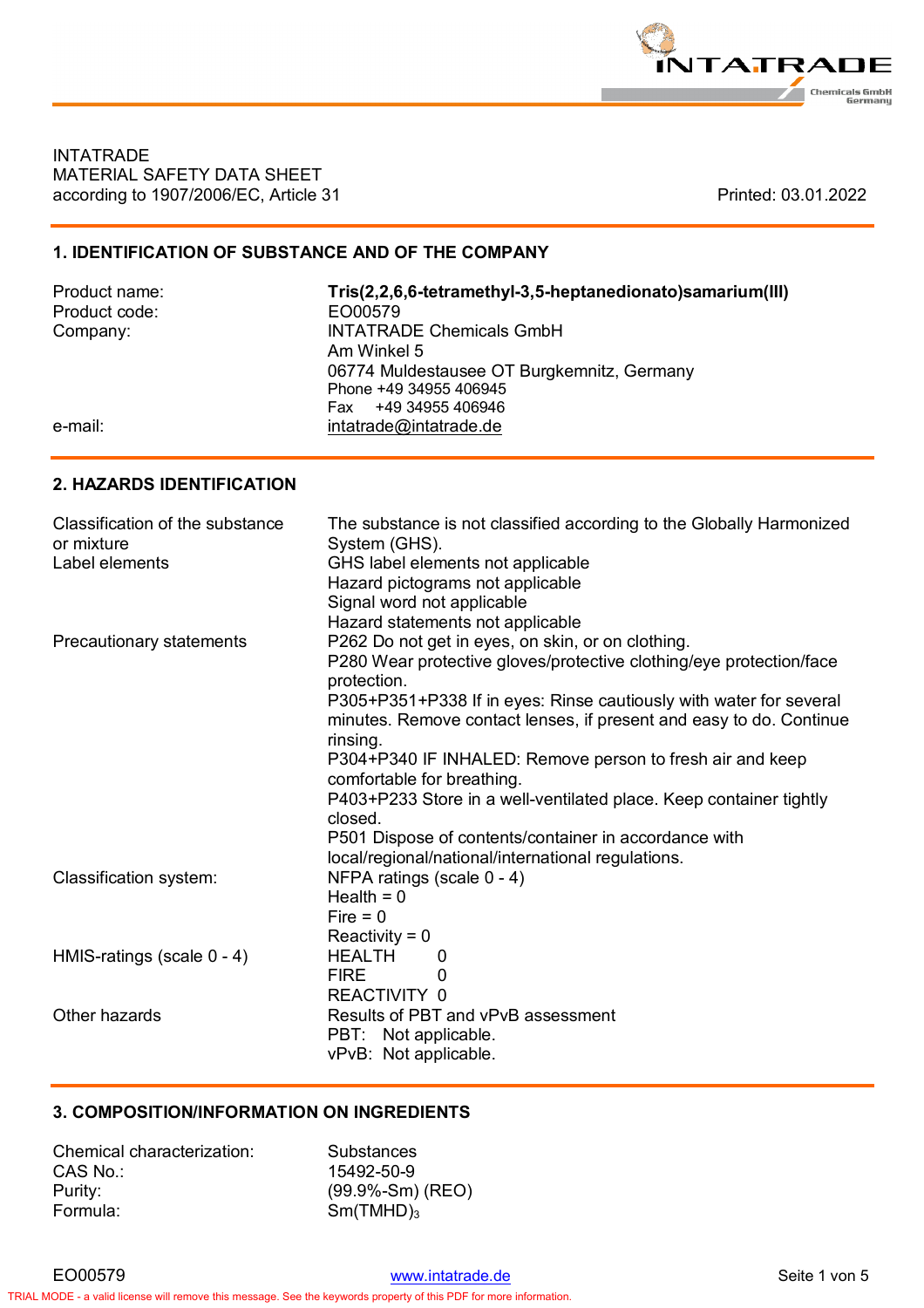### **4. FIRST-AID MEASURES**

| Description of first aid measures                            |                                                                                                           |
|--------------------------------------------------------------|-----------------------------------------------------------------------------------------------------------|
| General information:                                         | No special measures required.                                                                             |
| After inhalation:                                            | Supply fresh air; consult doctor in case of complaints.                                                   |
| After skin contact:                                          | Immediately rinse with water.                                                                             |
| After eye contact:                                           | Rinse opened eye for several minutes under running water. Then<br>consult a doctor.                       |
| After swallowing:                                            | If symptoms persist consult doctor.                                                                       |
| Information for doctor:                                      | Most important symptoms and effects, both acute and delayed<br>No further relevant information available. |
| Indication of any immediate<br>medical attention and special |                                                                                                           |
| treatment needed                                             | No further relevant information available.                                                                |
|                                                              |                                                                                                           |

### **5. FIRE-FIGHTING MEASURES**

| Extinguishing media<br>Suitable extinguishing agents:<br>Special hazards arising from the | Use fire fighting measures that suit the environment. |
|-------------------------------------------------------------------------------------------|-------------------------------------------------------|
| substance or mixture<br>Advice for firefighters                                           | No further relevant information available.            |
| Protective equipment:                                                                     | No special measures required.                         |

## **6. ACCIDENTAL RELEASE MEASURES**

| Personal precautions,<br>protective equipment and |                                                                 |
|---------------------------------------------------|-----------------------------------------------------------------|
| emergency procedures                              | Not required.                                                   |
| Environmental precautions:                        | No special measures required.                                   |
| Methods and material for                          |                                                                 |
| containment and cleaning up:                      | Dispose contaminated material as waste according to item 13.    |
| Reference to other sections                       | See Section 7 for information on safe handling.                 |
|                                                   | See Section 8 for information on personal protection equipment. |
|                                                   | See Section 13 for disposal information.                        |
| <b>Protective Action Criteria for Chemicals</b>   |                                                                 |
| $PAC-1$ :                                         | Substance is not listed.                                        |
| $PAC-2$ :                                         | Substance is not listed.                                        |
| <b>PAC-3:</b>                                     | Substance is not listed.                                        |

## **7. HANDLING AND STORAGE**

| Handling:<br>Precautions for safe handling                                                   | No special measures required.                       |
|----------------------------------------------------------------------------------------------|-----------------------------------------------------|
| Information about protection                                                                 |                                                     |
| against explosions and fires:                                                                | No special measures required.                       |
| Conditions for safe storage, including any incompatibilities<br>Storage:                     |                                                     |
| Requirements to be met by<br>storerooms and receptacles:<br>Information about storage in one | No special requirements.                            |
| common storage facility:                                                                     | Not required.                                       |
| Further information about<br>storage conditions:<br>Specific end use(s)                      | None.<br>No further relevant information available. |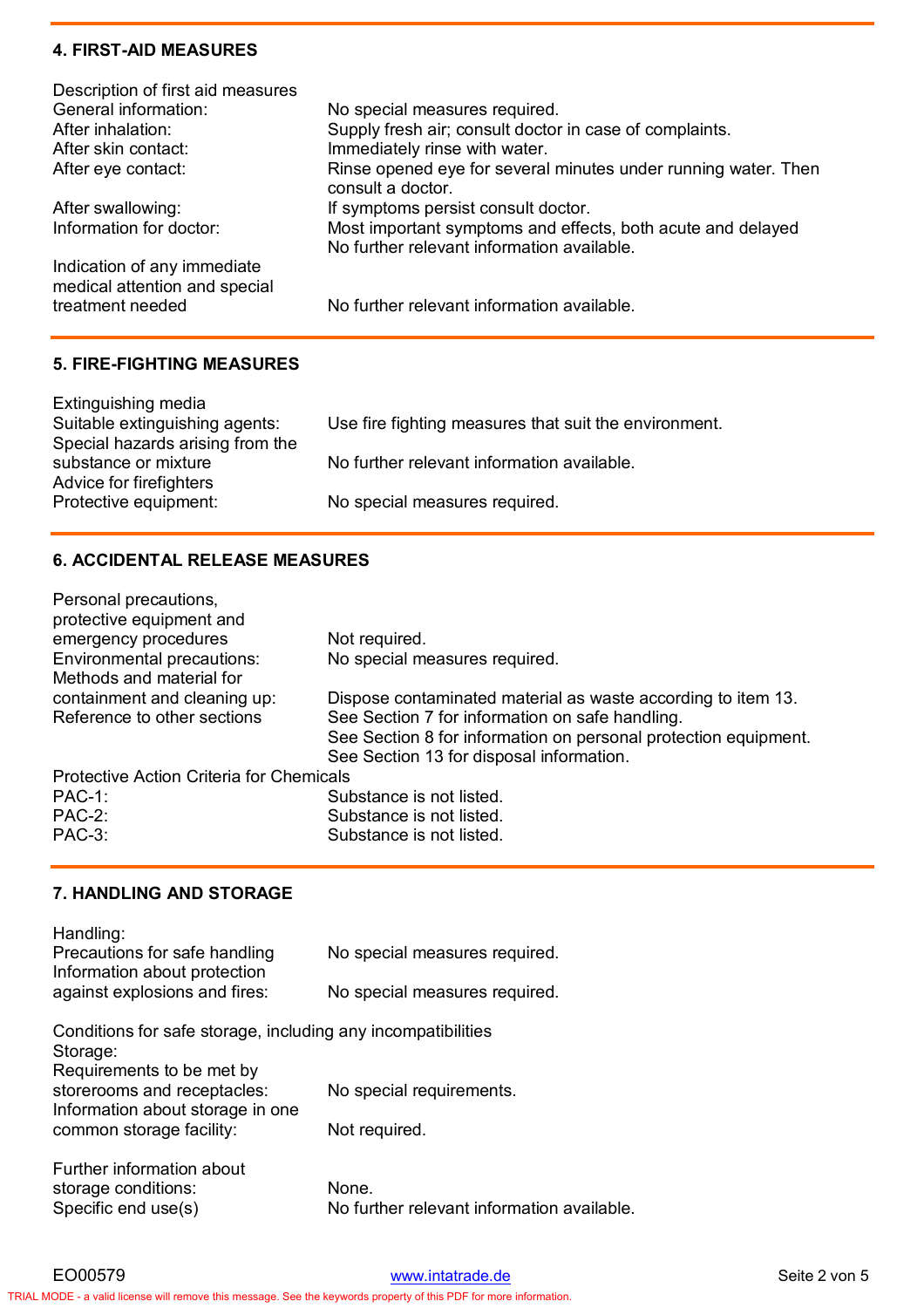# **8. EXPOSURE CONTROLS/PERSONAL PROTECTION**

| 0. EAT OUDINE GOINTINOEUIT ENJOHAET INOTEGTION     |                                                                             |
|----------------------------------------------------|-----------------------------------------------------------------------------|
| Additional information about design                |                                                                             |
| of technical systems:                              | No further data; see item 7.                                                |
| Control parameters                                 |                                                                             |
| Components with limit values that                  |                                                                             |
| require monitoring at the workplace: Not required. |                                                                             |
| Additional information:                            | The lists that were valid during the creation were used as basis.           |
| Exposure controls                                  |                                                                             |
| Personal protective equipment:                     | General protective and hygienic measures:                                   |
|                                                    | The usual precautionary measures for handling chemicals should be followed. |
| Breathing equipment:                               | Not required.                                                               |
| Protection of hands:                               | Protective gloves                                                           |
|                                                    | The glove material has to be impermeable and resistant to the product/      |
|                                                    | the substance/ the preparation. Due to missing tests no                     |
|                                                    | recommendation to the glove material can be given for the product/ the      |
|                                                    | preparation/ the chemical mixture. Selection of the glove material on       |
|                                                    | consideration of the penetration times, rates of diffusion and the          |
|                                                    | degradation                                                                 |
| Material of gloves                                 | The selection of the suitable gloves does not only depend on the            |
|                                                    | material, but also on further marks of quality and varies from              |
|                                                    | manufacturer to manufacturer.                                               |
| Penetration time of glove material                 | The exact break through time has to be found out by the manufacturer        |
|                                                    | of the protective gloves and has to be observed.                            |
| Eye protection:                                    | Safety glasses                                                              |
|                                                    |                                                                             |

# **9. PHYSICAL AND CHEMICAL PROPERTIES**

| <b>General Information</b>                               |                                               |               |
|----------------------------------------------------------|-----------------------------------------------|---------------|
| Appearance:                                              |                                               |               |
| Form:                                                    | Crystalline                                   |               |
| Color:                                                   | Light yellow                                  |               |
| Odor:                                                    | Odorless                                      |               |
| Odor threshold:                                          | Not determined.                               |               |
| pH-value:                                                | Not applicable.                               |               |
| Change in condition                                      |                                               |               |
| Melting point/Melting range: 191-193 °C (376-379 °F)     |                                               |               |
| Boiling point/Boiling range:                             | 183 °C (361 °F)                               |               |
| Flash point:                                             | Not applicable.                               |               |
| Flammability (solid, gaseous):                           | Product is not flammable                      |               |
| Ignition temperature:                                    |                                               |               |
| Decomposition temperature: Not determined.               |                                               |               |
| Auto igniting:                                           | Not determined.                               |               |
| Danger of explosion:                                     | Product does not present an explosion hazard. |               |
| Explosion limits:                                        |                                               |               |
| Lower:                                                   | Not determined.                               |               |
| Upper:                                                   | Not determined.                               |               |
| Vapor pressure:                                          | 183 hPa (137 mm Hg)                           |               |
| Density:                                                 | Not determined.                               |               |
| Relative density                                         | Not determined.                               |               |
| Vapor density                                            | Not applicable.                               |               |
| Evaporation rate                                         | Not applicable.                               |               |
| Solubility in / Miscibility with                         |                                               |               |
| Water:                                                   | Insoluble.                                    |               |
| Partition coefficient (n-octanol/water): Not determined. |                                               |               |
| Viscosity:                                               |                                               |               |
| Dynamic:                                                 | Not applicable.                               |               |
| Kinematic:                                               | Not applicable.                               |               |
| Solvent content:                                         |                                               |               |
| Organic solvents:                                        | 0.0%                                          |               |
| VOC content:                                             | 0.0 g/l / 0.00 lb/gl                          |               |
| Solids content:                                          | 100.0%                                        |               |
| Other information                                        | No further relevant information available.    |               |
| EO00579                                                  | www.intatrade.de                              | Seite 3 von 5 |

TRIAL MODE − a valid license will remove this message. See the keywords property of this PDF for more information.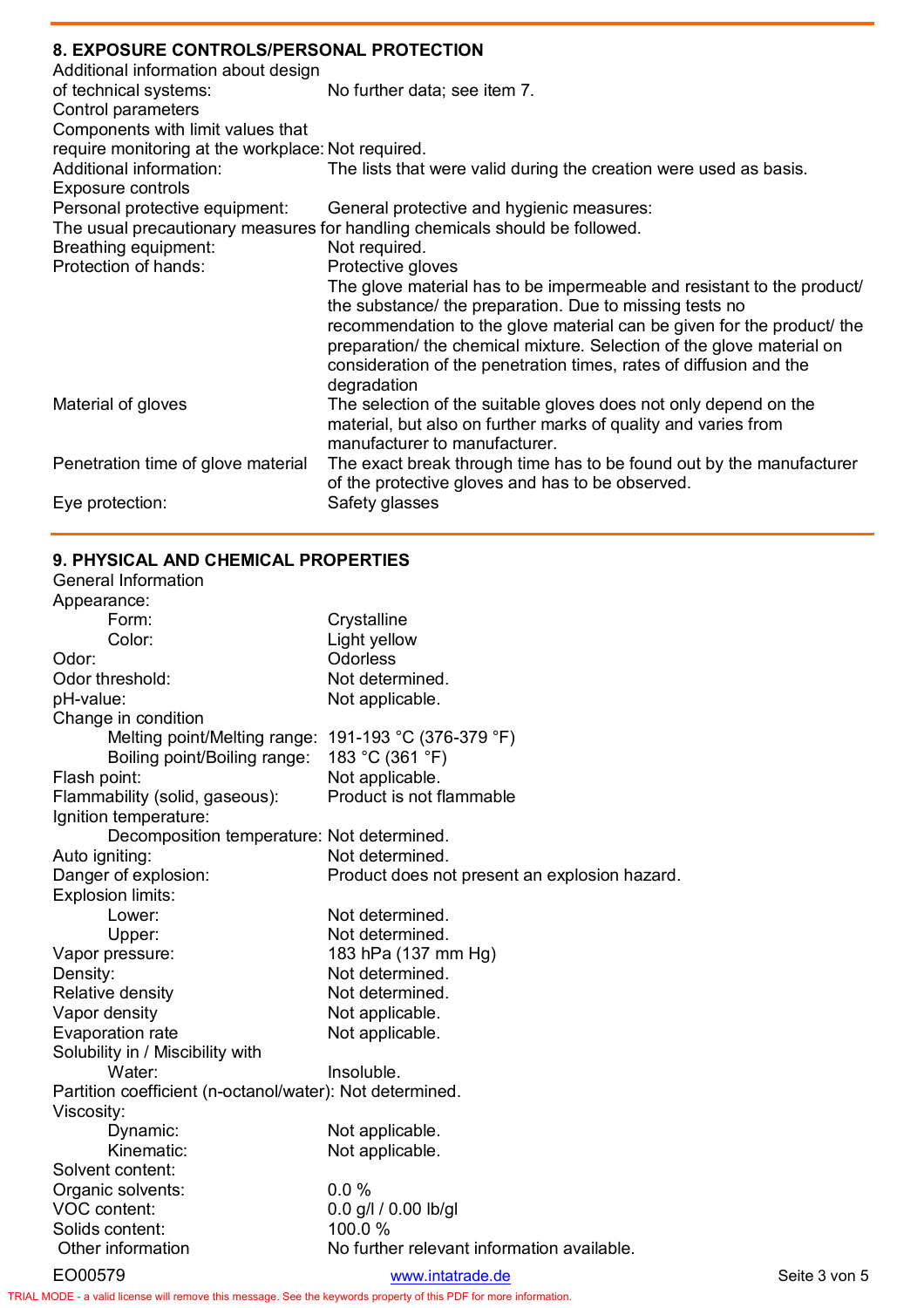#### **10. STABILITY AND REACTIVITY**

Reactivity No further relevant information available. Chemical stability Thermal decomposition /<br>conditions to be avoided: No decomposition if used according to specifications. Possibility of hazardous reactions No dangerous reactions known. Conditions to avoid No further relevant information available. Incompatible materials: No further relevant information available. Hazardous decomposition products: No dangerous decomposition products known.

### **11. TOXICOLOGICAL INFORMATION**

| Information on toxicological effects            |                                                                                                                                                                                                              |
|-------------------------------------------------|--------------------------------------------------------------------------------------------------------------------------------------------------------------------------------------------------------------|
| Acute toxicity:                                 |                                                                                                                                                                                                              |
| Primary irritant effect:                        |                                                                                                                                                                                                              |
| on the skin:                                    | No irritant effect.                                                                                                                                                                                          |
| on the eye:                                     | No irritating effect.                                                                                                                                                                                        |
| Sensitization:                                  | No sensitizing effects known.                                                                                                                                                                                |
|                                                 | Additional toxicological information: When used and handled according to specifications, the product does<br>not have any harmful effects according to our experience and the<br>information provided to us. |
| The substance is not subject to classification. |                                                                                                                                                                                                              |
| Carcinogenic categories                         |                                                                                                                                                                                                              |
| $\mathbf{1} \wedge \mathbf{1} \wedge$           | Onlinkator and the send that all                                                                                                                                                                             |

| IARC.   | Substance is not listed. |
|---------|--------------------------|
| NTP.    | Substance is not listed. |
| OSHA-Ca | Substance is not listed. |

### **12. ECOLOGICAL INFORMATION**

| <b>Toxicity</b>                    |                                            |
|------------------------------------|--------------------------------------------|
| Aquatic toxicity:                  | No further relevant information available. |
| Persistence and degradability      | No further relevant information available. |
| Behavior in environmental systems: |                                            |
| Bioaccumulative potential          | No further relevant information available. |
| Mobility in soil                   | No further relevant information available. |
| Additional ecological information: |                                            |
| General notes:                     | Not known to be hazardous to water.        |
| Results of PBT and vPvB assessment |                                            |
| PBT:                               | Not applicable.                            |
| vPvB:                              | Not applicable.                            |
| Other adverse effects              | No further relevant information available. |
|                                    |                                            |

#### **13. DISPOSAL CONSIDERATIONS**

| Waste treatment methods |                                                          |
|-------------------------|----------------------------------------------------------|
| Recommendation:         | Disposal must be made according to official regulations. |
| Uncleaned packagings:   |                                                          |
| Recommendation:         | Disposal must be made according to official regulations. |

DOT, ADN, IMDG, IATA Class not regulated

### **14. TRANSPORT INFORMATION**

TRIAL MODE − a valid license will remove this message. See the keywords property of this PDF for more information.

| UN-Number                  |
|----------------------------|
| UN proper shipping name    |
| Transport hazard class(es) |

Packing group **DOT, IMDG, IATA not regulated** 

EO00579 www.intatrade.de Seite 4 von 5

DOT, ADN, IMDG, IATA not regulated DOT, ADN, IMDG, IATA not regulated